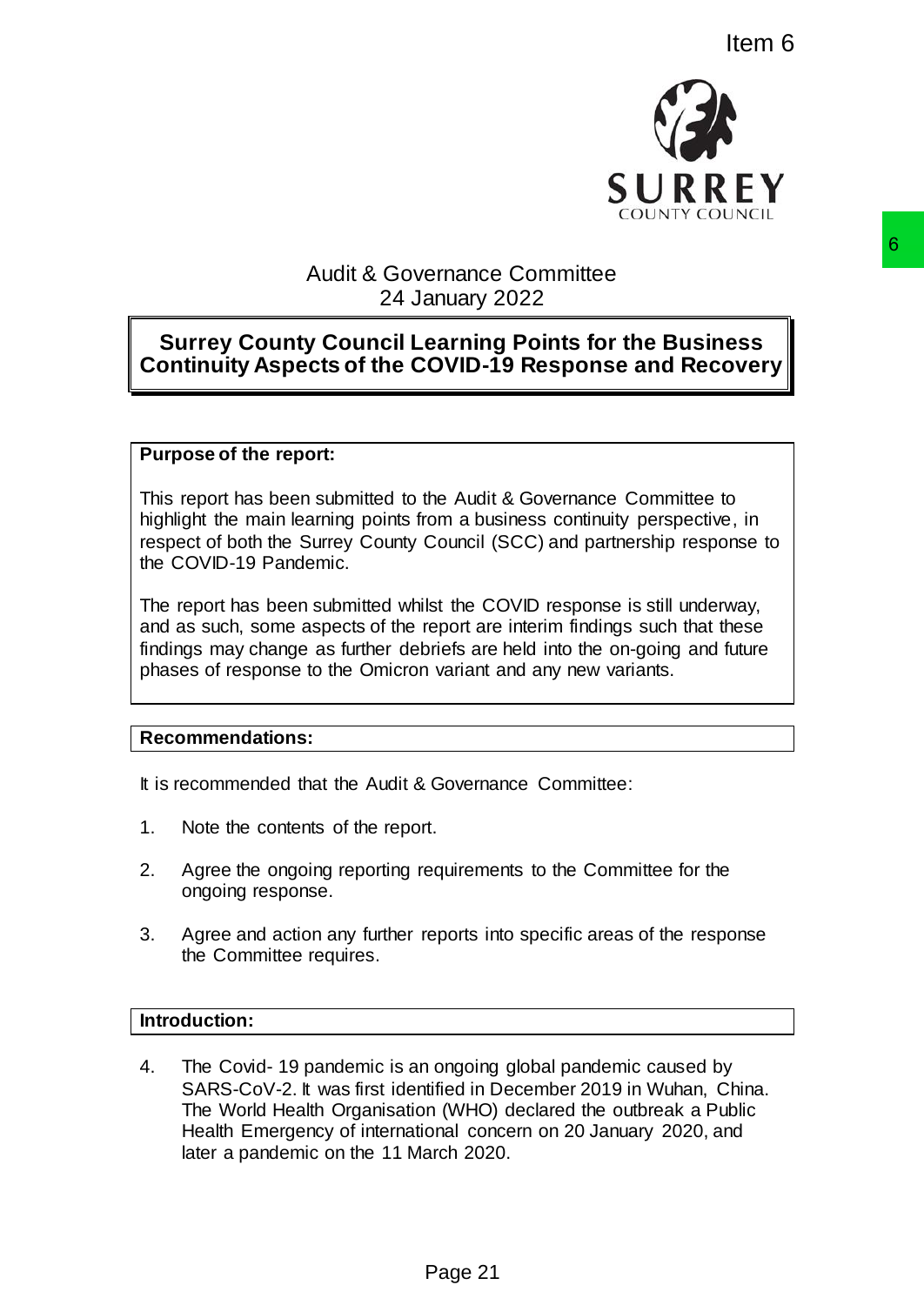5. As of 21 December 2021, more than 274 million cases have been confirmed, with more than 5.4 million deaths attributed. In the UK, we have seen 11.5 million cases and 147K deaths.

#### **Context**

- 6. In advance of the pandemic and following the advice of Public Health England (PHE, now the UK Health Security Agency), Surrey County Council (SCC) had a contingency plan in place for pandemic influenza. The objectives of that plan were to minimise impacts to residents and staff, and to safeguard the health and wellbeing of Surrey's residents by minimising the disruptive effects of Covid-19 on its critical activities.
- 7. SCC, is a CAT 1 responder as defined by the Civil Contingencies Act 2004, regs 2005, and also plays a key role in partnership working within the Local Resilience Forum (LRF), of which the objectives for response are to reduce harm to people and minimise impact on the environment and economy.
- 8. On the 19th March, a major incident was declared by the LRF, and the following day a Strategic Co-ordinating Group was set up, with subgroups established for key work streams to manage the response. The internal SCC governance structure for managing the response has remained consistent throughout the pandemic, with the partnership structures evolving throughout the pandemic as required.
- 9. This report is designed to focus on the internal SCC response to Covid-19, highlighting lessons learned in the process from a business continuity perspective. The lessons learned have been captured by two separate feedback exercises held in six monthly intervals; as the response is ongoing, the final debrief is yet to be held. The first lessons learned process was recorded by colleagues from the Council's Strategic Commissioning Team and details from that report have been included with the second debrief being coordinated by the SCC Emergency Management Team. **Contain (PHE, now the UK Health Server to minimize the objectives of that plane substitues of that plane and staff, and to safegurard the health and staff, and to safegurard the health and minimising the disruptive effect**

## **Planning and Preparedness**

- 10. It is recognised that successful planning by the Council in collaboration with partners in the LRF led to a good level of preparedness. It was acknowledged that the business continuity plans for priority services were robust and well tested, including the flu plan that had been exercised on 10 March 2020.
- 11. The Corporate Incident Management Plan was in place and became valuable in identifying critical activities within SCC over the initial days and weeks of the pandemic.
- 12. Through the Emergency Management Team (EMT), support had been provided to all directorates and services, ensuring service business continuity plans were in date and exercised; multi-agency planning events had also been held prior to the pandemic, which helped services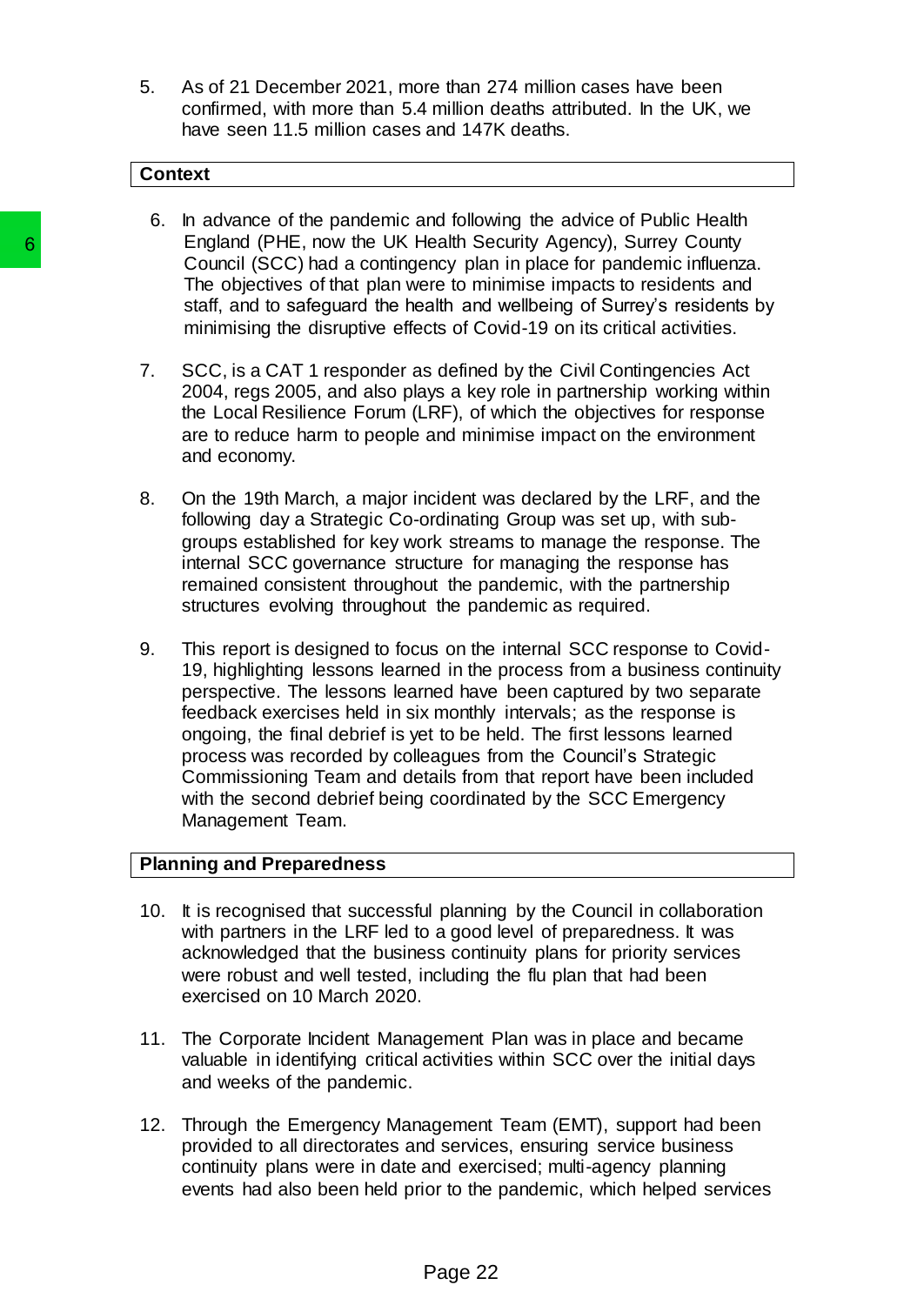and relevant officers within services to have tested their plans with partners to identify any dependencies or conflicts between plans.

- 13. However, there is a recognition that the scope, scale and length of this incident presented challenges for which it is not entirely unexpected for which the Council could not have fully planned– for instance, business impact analysis (BIA) for most services identify impact over a short time frame of one month, this particular incident has lasted over two years.
- 14. Nonetheless, the overall council preparedness was effective with planning being recognised as providing a good state of readiness.

## **Response**

- 15. The Council acted quickly and decisively implementing a response to the pandemic. It has been recognised both by internal and external stakeholders that the Chief Executive and Corporate Leadership Team (CLT) were quick to provide strategic direction which enabled the response objectives to be established and provide confidence within the organisation.
- 16. The Council's overall response was effective and contributed to successful partnership working internally and externally to the organisation. Further, the Council's ability to be decisive in its response enabled core services to remain running for residents, staff were able to demonstrate resilience and flexibility, with a move to an agile working model.
- 17. The initial impacts of the COVID Pandemic occurred over time between early February and the 19th February and SCC emergency response arrangements were put in arrangements ahead of the first partnership SCG being held on 20 March. This assisted SCC to able to ensure that the governance structures within the council and wider partnership were established.
- 18. The governance arrangements enabled information flows throughout the council and externally to partners and residents. The SCC Operations (Ops) Group was formed on 18<sup>th</sup> February and this group enabled Covidrelated matters to be raised internally to the Corporate Leadership Team (CLT); in addition, it also enabled business as usual risks and workstreams to be monitored and addressed where needed. cil preparedness was effective whist<br>
cil preparedness was effective with<br>
providing a good state of readiness.<br>
The decisively implementing a response to the<br>
security and Corporate Leadership Team<br>
certains discreption w

# **Impacts on SCC Service Delivery**

- 19. The Ops worked across all SCC frontline line services ensuring that wherever possible services continued to be provided to residents, albeit this was often in different ways to business as usual. The group worked closely with the partnership response coordinated under the command and control of the Surrey Strategy Coordinating Group.
- 20. The SCC Business Continuity Management System categories SCC Services, (see appendix 1). This pre-designation allows for the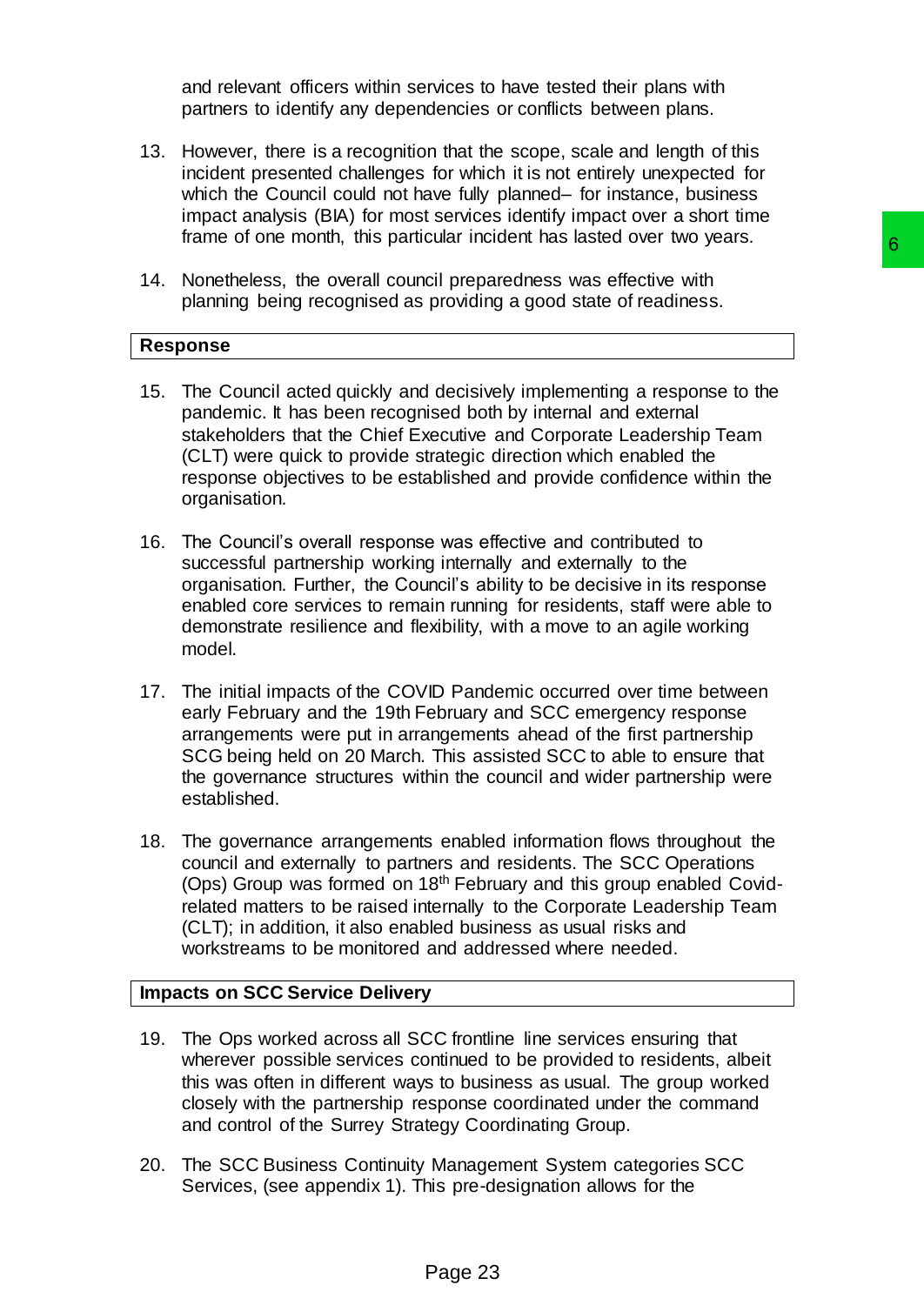prioritisation of services providing frontline support to residents and communities or where a service is critical to this service provision.

- 21. The following four examples shows where P1 services were impacted during the response to the COVID Response,
- 21.1 **Public Health Team** The Director of Public Health (DPH) had a crucial role in the design and delivery of the local public health response to the COVID-19 Outbreak linking the national and regional levels with the local Surrey Response. This built on long standing health protection experience form other disease outbreaks. The council had outbreak control plans in place focusing on identifying and containing potential outbreaks in places such as schools, care homes and workplaces. This was closely coordinated with the NHS, Public Health England (now UK Health Security Agency, UKSHA) and other local partners. The key outcome was to provide an organised local system that works in tandem with Public Health England health protection teams and other relevant partners. 6<br>
response to the COVID-19 Outbre<br>
regional levels with the local Surring and the standing health protection experient<br>
outhersize. The council had outhin prote<br>
on identifying and containing pote<br>
schools, care homes and
	- 21.2 To support the work of the DPH new workstreams were needed to be developed by SCC services during the COVID-19 response. These have included, but are not limited to,
	- SCC Customers Services providing support to the National Track and Tracing programme in Surrey and the National Self-Isolation Framework aimed and supporting residents who were Clinically Extremely Vulnerable or were self-isolating linking them to local support arrangements that were put in place.
	- The Bucks and Surrey Trading Standards Team, working with Environmental Health Officers engaged with local businesses to encourage compliance with COVID-19 Regulations, provide an explanation of the changing guidance for businesses, and where necessary take enforcement action.
	- The embedding of SCC Communication Officers with the DPH Team to provide direct support to ensure that there was the flow of trusted information to residents in a timely manner.
	- 21.3 **Adult Social Care –** In the first months of the COVID response the UK government had a policy of moving covid-19 pandemic patients from hospitals to care homes that led to an increase of cases in nursing and care homes. At the very early stages this was expatiated by the lack in the supply of PPE at the required levels.
	- 21.4 Through the Ops group and working with the Surrey with partners a PPE supply was established for providers. The first iteration of the services was established with the support of military planners and involved the distribution of stocks procured through the ORBIS procurement team and those provided by Her Majesty's Government (HMG). During the response this role transferred to the ORBIS Procurement Team to maintain. The PPE Procurement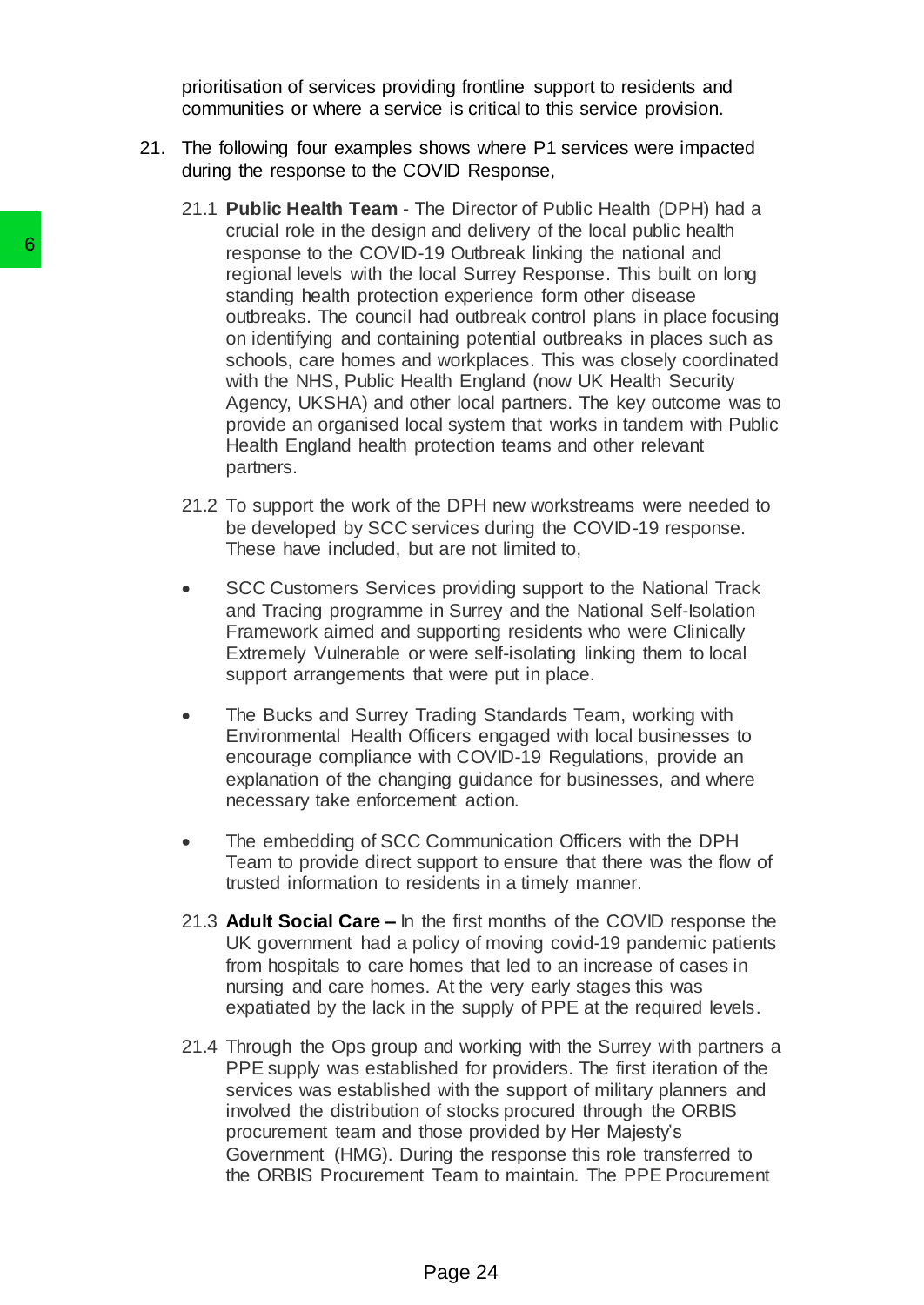supported Care Homes, Providers, Schools, and voluntary services.

- 21.5 The Ops Group, working with the partner organisations and supported the provision of testing to care homes once test kits become available for COVID -19. This included providing support for the testing of residents and the use of the Military Mobile testing Units, which were deployed to homes where outbreaks were suspected. Following the national development of the testing services this has transitioned to the current systems and national testing requirements.
- 21.6 Under the leadership of Dave Hill, the then Executive Director of Children, Lifelong Learning and Culture, SCC property services worked with NHS partners to establish the facility at Headley Court to provide 'step down' support for those residents being discharged from hospital but required a higher level of rehabilitation.
- 21.7 **Schools** During the response to the COVID outbreak SCC OPs Group supported the Education & Lifelong Learning, Children, Families & Learning Service in their role of liaising with Surrey Schools. The aim being to assist in the understanding of the frequent changes to the guidance and regulation that Head Teachers were required to comply with. Like the work to support Care Homes this included the provision of PPE and Testing capacity at the different phases of the return and the remote working required while the UK was in 'Lockdown'. The group also allowed for direct discussions with the Public Health Team and SCC Communications Teams to provide the timely information to parents and Head Teachers. be a boundary and Culture and the best of the state of the state of the state of the control of the control of the control of the control of the control of the control of the control of the control of a control of the cont
- 21.8 The Ops Group worked to ensure that as changes were made to way education was delivered through schools the SCC services like, school transport or new testing requirements for students and staff were in place in line with the arrangements put in place by head teachers and their teams.
- 21.9 **Coronial Services and Registration** Through the modelling and forecasting provided there was work commissioned to provide extra body storage capacity in the Death Management Pathway. Initial increase in the capacity was undertaken through the standing Business Continuity arrangements with the use of temporary storage units being provided to hospital mortuaries.
- 21.10 This developed alongside the increasing numbers of bodies to having storage at the Fire Brigade Headquarters and then with the use of the 'vet labs' at Surrey University. The move to the site was support by SCC Property Services and the Strategic Lead-Partnerships Policy & Communities, who ensured liaison with faith and community groups.
- 21.11 There are now plans in place to increase the resilience of the body storage with a potential County Body Storge site being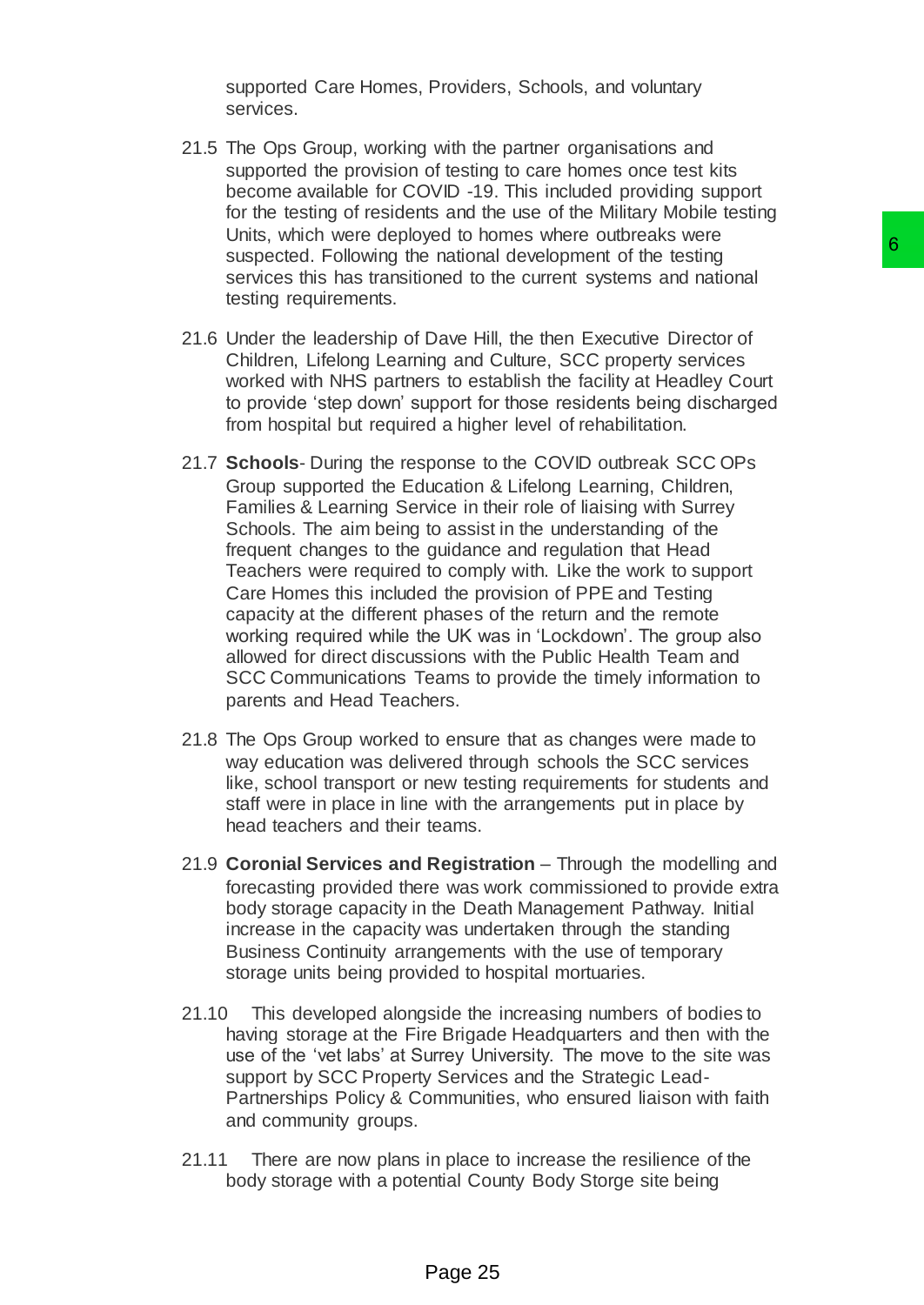developed and the possible move to a County Mortuary to support the role of the Coroner.

21.12 To support the registering of births and deaths the Registration and Nationality Service moved to online service to residents replacing the existing service provision. This was developed alongside the demands caused by the cancellation or postponement of weddings because of the Government guidance at the time.

## **Partnership Working**

- 22. Through the plans established by the LRF and under the direction of the SCG, partners from across Surrey and the region worked to ensure a shared common understanding of the pandemic was held by all service areas within SCC, enabling a common sense of identity and purpose. Specialist services were engaged, and existing relationships built on.
- 23. There was overall good engagement between the services supporting the crisis. Flexible working enabled the right services to be represented at the correct meetings and engage through the correct channels. Individuals across the services were identified and their subject matter expertise utilised to provide relevant information to support decision making. Services maintained good relationships external to the organisation, enabling wider information sharing and intelligence gathering with partners.

### **Governance and Decision Making**

- 24. Efficient, consistent, and decisive leadership enabled people to feel confident in CLT's ability to manage the crisis. Collaboration was seen across the whole organisation with cross-service working. CLT delegated responsibilities and decision making through the appropriate directorates, this was recognised with the introduction of Ops Group initially chaired by the then Director for Strategic Commissioning, and from 24th September 2020, chaired by the Environment, Transport and Infrastructure Executive Director. This group enabled decisions and governance to be made and monitored, with escalation to the CLT as required. The Ops Group was created to allow a platform to co-ordinate workstreams, escalate concerns and fast-track important decisions where needed across services. The Ops Group enabled all services to stay connected and to ensure there was no duplication of work. **Example 18 Following Science Contains and the state of the Case of SCS, particles and SCC, and SCC, and state of the SPCS (SPCS) and state with SCC, enabling a common orders and the specialist serices were engaged, and th** 
	- 25. These governance arrangements and associated operating procedures were established at the start of the crisis, thus enabling robust and efficient decision-making at all levels. Audit trails for decision making were completed with clear recorded information of all decisions and actions, which enabled not only accountability but transparency across the council. Internal reporting structures worked well with the wider Local Resilience Forum (LRF) structure. Data driven decision-making was crucial in this incident, with a clear "one truth picture" created.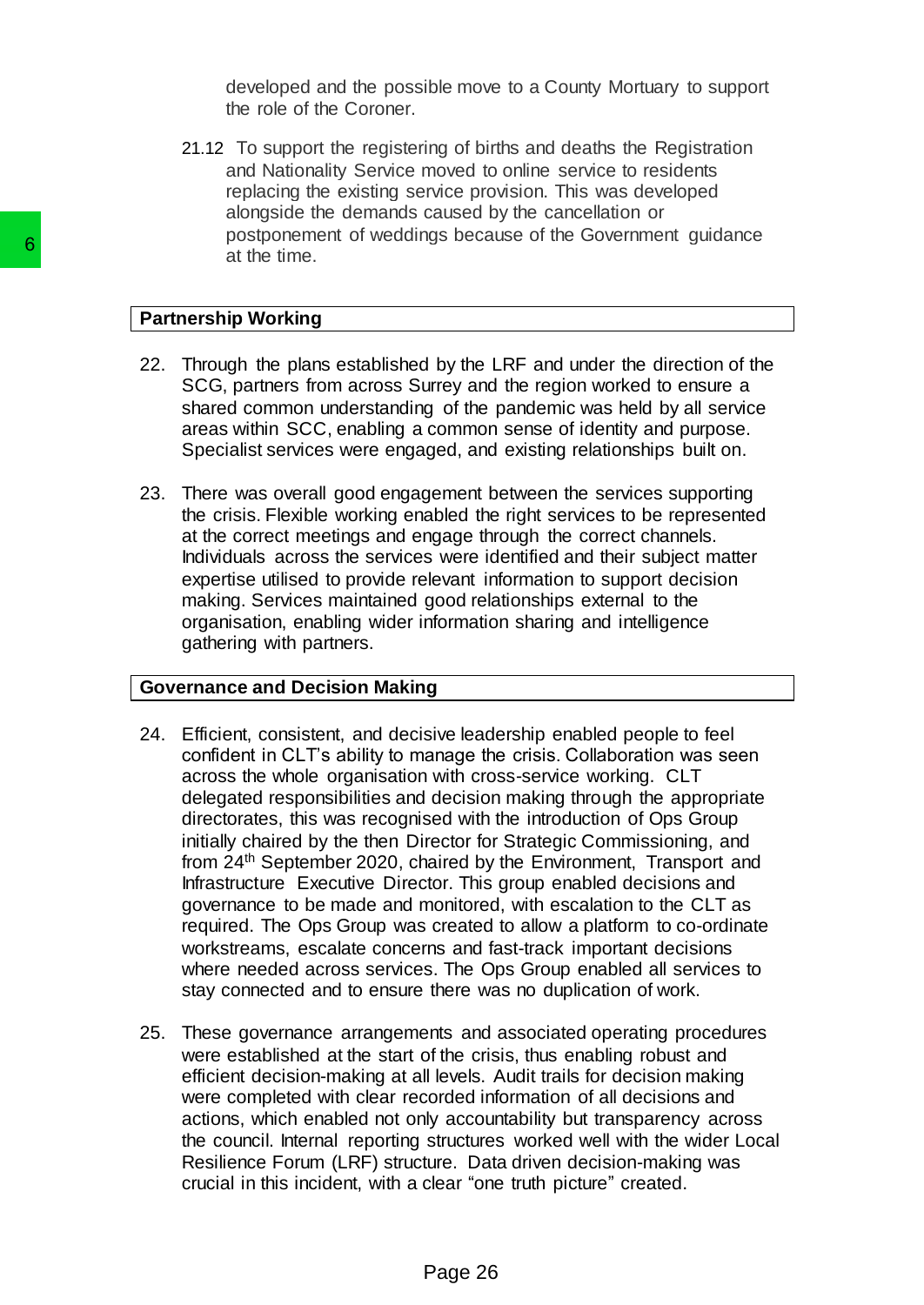# **Communications and Information Sharing**

- 26. In the COVID-19 response, the term communications covered several disciplines, including internal, external, and social media. Overall internal and external communications was seen to be strong and industry-leading throughout the crisis. The Council's comms teams worked well within their service areas creating timely comms to enable accurate information sharing. Internal communications enabled all staff to stay connected and receive the most up to date guidance, which in turn, enabled the Council to keep its residents and customers safe and informed. Good feedback was received for executive management blogs published across internal platforms. The communications team supported all groups within the response structure, and this was considered valuable. Updates on national policy, although complicated at times, was shared widely within the response groups and supported decision-making and updates to the response road maps.
- 27. The SCC Communication Team led by the SCC Strategic Director Communications established the partnership Multi-Agency Information Group (MIG) to coordinate a partnership communications network. This allowed for communication to residents and communities were established promptly with channels such as the community helpline and social media platforms being used, which in turn, enabled residents to stay well informed.
- 28. Through debriefs with SCC Staff and Surrey Partners it was highlighted that whilst local comms was seen to have worked well, the frequent and often last-minute changes to communication messages at the National level presented a challenge to providing timely communications to residents. This was raised to the Central Government Officers at the time and subsequential in debriefing and reporting.

# **Resource and Redeployment**

- 29. The Council staff responded well to a 'call to arms', and a successful redeployment programme was achieved which enabled staff to be moved within the organisation to support the most critical services in response to pressures arising at key points throughout the pandemic. The redeployment process was supported by strong business continuity plans, with identified priority services receiving support first.
- 30. The redeployment across the council enabled a crisis response as well as maintaining critical activities. Staff that had been redeployed were well supported by the mobilisation team and although some anxiety was felt by individuals at times due to the pressures arising in certain teams, all staff generally were able to work through the challenges. Timeframes for much of this redeployment were unknown at the start of the incident, and this caused concern amongst some individuals and their line managers, but this was monitored through Ops Group and processes were developed throughout the year which helped bring certainty to officers and their managers. ons enabled all start to stay connected and<br>oidance, which in turn, enabled the Council 6<br>oidance, which in turn, enabled the Council Coordinact<br>annegener blogs published across internal<br>is team supported all groups within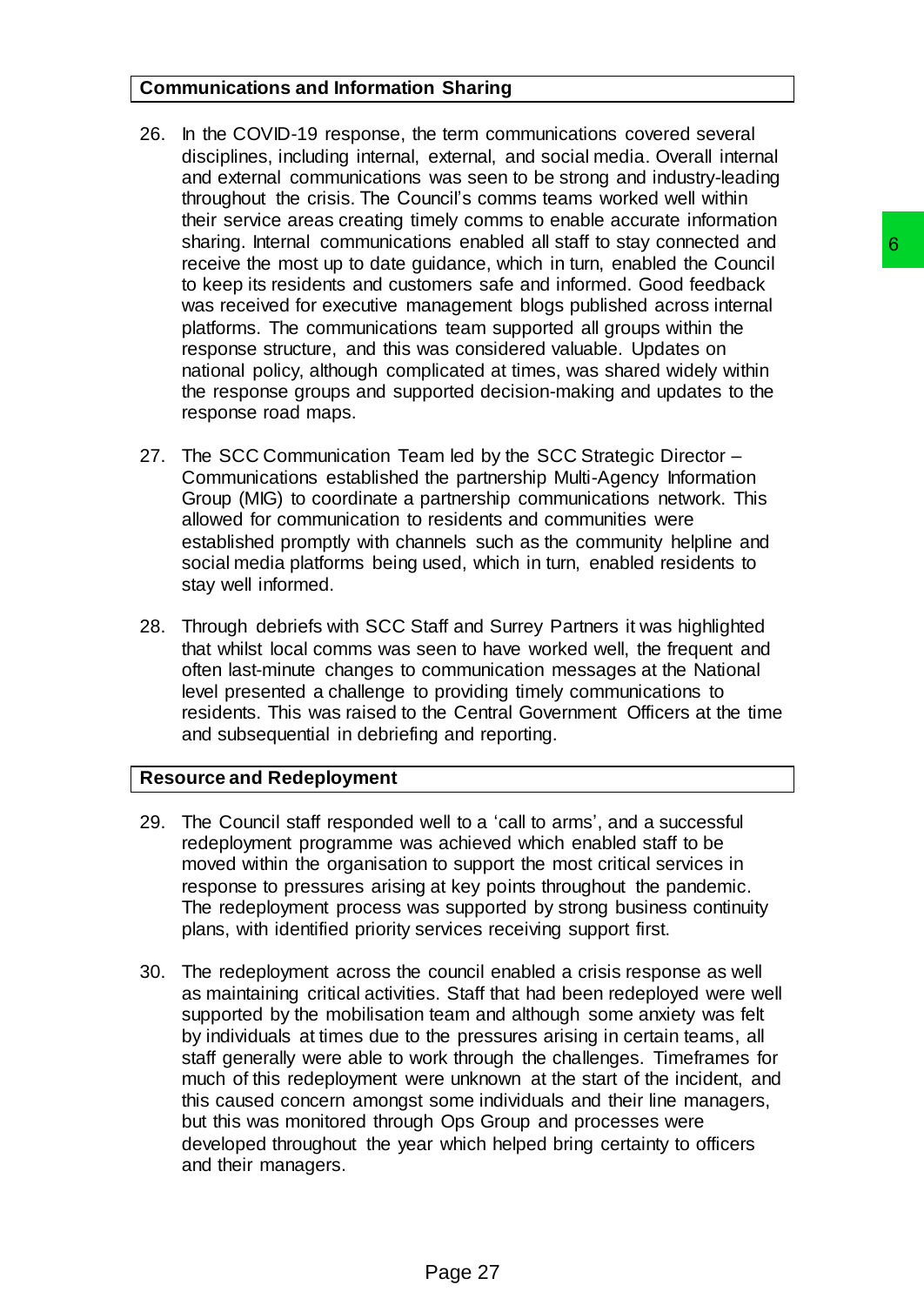#### **Recovery**

- 21. The Recovery Coordinating Group (RCG) was stood up on 6 April 2020 with the aim to restore the humanitarian, economic, environmental and infrastructure wellbeing, conditions and resilience of Surrey. As part of its remit, the RCG had responsibility for overseeing and co-ordinating the restoring and restarting of essential services and their transition to business as usual, as well as capturing lessons learned.
- 22. While acknowledging the severe immediate and longer-term negative effects of the pandemic on individuals, communities and the economy, the RCG worked to address, the group also aimed to capture some of the positive changes that responding to and recovering from the pandemic has brought about in our county, which have been captured by the RCG to help build forward better.

#### **Concurrent Risk and Response**

- 23. Throughout the response there has been a need to monitor and where necessary respond to other risks and threats as they emerge, often adapting response plans to address the COVID risks at the time of the incidents. This has included:
	- Safe working practices for staff and residents during flooding incidents where evacuations and deployment of Temporary Flood Defences are required
	- Inclusion of COVID-19 Safety measures at location used for bottle water distribution during water outages in communities during the COVID-19 outbreak
	- Changes to Rest Centres and evacuation locations to maintain social distancing and safety for incidents such as, Heathland Fire and WWII bomb evacuations
	- Managing the November 4<sup>th</sup> change of the UK Terrorism Threat Level from Substantial (an attack is likely) to Severe (an attack is highly likely) ensuring that new security arrangements at SCC buildings fits with COVID Safety requirements

## **Conclusions:**

25. Covid-19 has had a profound impact globally, national and within Surrey and is likely to be a defining moment in the history of the early 21<sup>st</sup> century. Impacts have been seen across community health, economy and society resulting in ongoing changes to our way of life and the wellbeing of our residents. As we have seen, some of the actions and processes put in place as part of the response to the pandemic have been beneficial and will be integrated into service and operational plans going forward for the benefit of our residents. There has also been learning from how SCC as an organisation was able to withstand the business as usual, as well as captumn<br>
22. While acknowledging the severe immeric of<br>
effects of the pandemic on individuals,<br>
the RCG worked to address, the group<br>
the positive charges that responding to<br>
pandemic has bro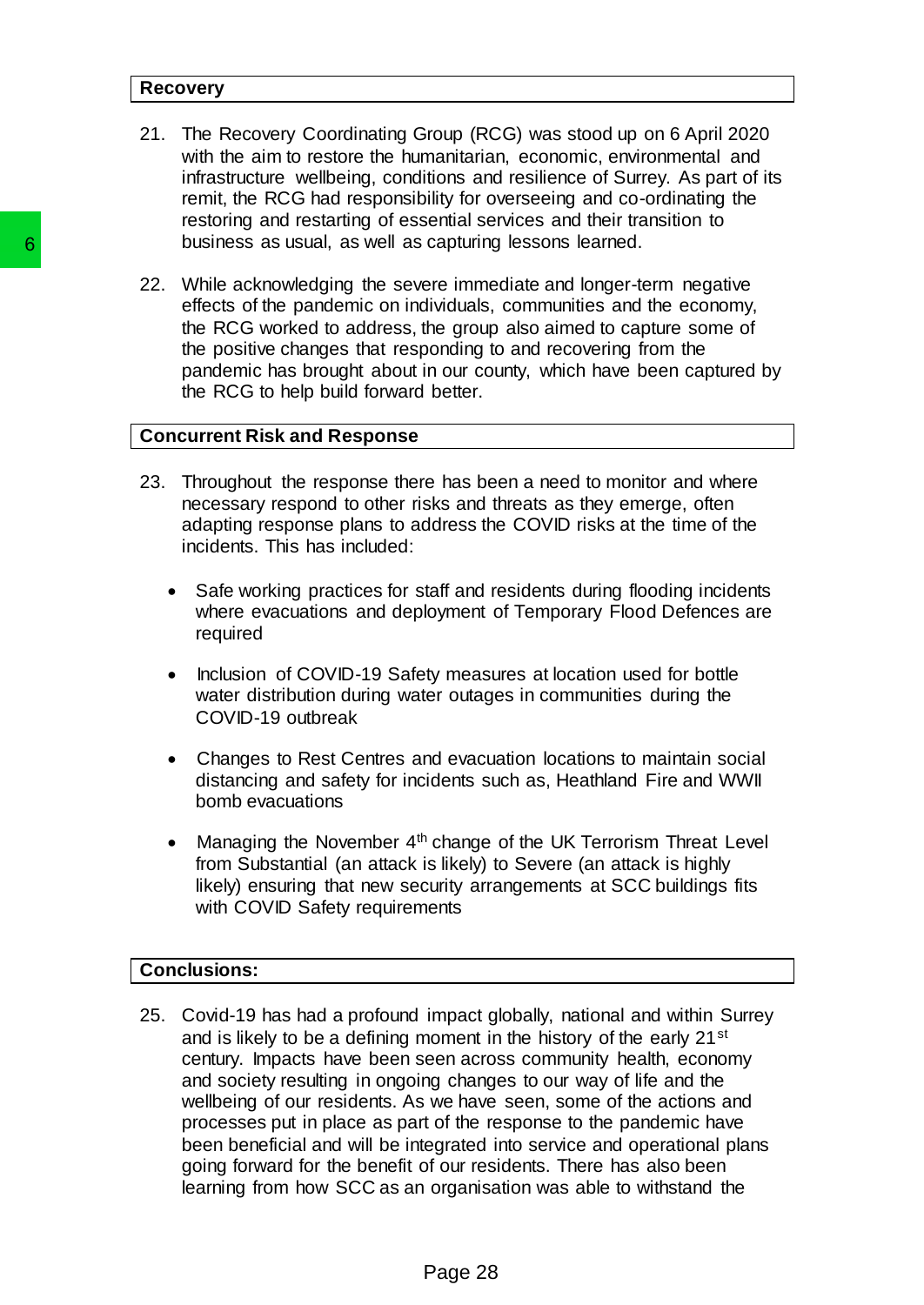sudden impact of the pandemic. It was identified that those services who had Business Continuity Plans that had been previously tested and exercised where more resilient to the pressures imposed by Covid-19.

- 26. The main areas that have been highlighted where the work in the response to the COVID-19 response include,
	- **Greater use of digital solutions.** In the early stages of the response there were difficulties in translating data and intelligence into useable information to support key decisions. This was addressed through the creation of a Tactical Data and Analytics Cell (TAIC), which was able to support the decision making for activities including increasing body storage and the opening of the facility at Headley Court to provide greater capacity for hospital discharges.

This work required the Data Sharing across partners and did require changes to standing practices to ensure that demands of the response were met. The Surrey partnership Multi Agency Information Sharing Protocol provide a good framework for this, but Standing Operating Procedures had to be developed to deal with the specific issues at the time.

The learning from the response is being including in the forming of the Surrey Office of Data and Analytics (SODA). This is a virtual partnership of organisations, from across health and social care who will work collaboratively to develop data-led insight to strengthen the approach to predictive and preventative solutions allowing interventions to be made as early as possible.

 **Addressing inequalities.** It has been highlighted that there is a need to ensure that the ongoing response to COVID and future incidents has a high consideration to addressing inequalities for our residents. In any response, the saving of lives and preventing harm are an immediate consideration, however for protracted incidents such as COVID it has been highlighted that there is a need to regularly review and change arrangements to consider any inequalities created. solutions: The velocy scales to the proposed of the most proposed of the most propose they decisions. This was<br>traction of a Tactical Data and Analytics creation of a Tactical Data and Analytics<br>able to support the decisio

SCC plans and procedures are being changed to include the need to undertake Equality and Impact Assessment and Community Impact Assessments and will include the relevant materials required for this to be done.

Several activities during the response highlighted the importance of providing equal opportunities for all residents, including being to be able to access Surrey open spaces, newly established services such as testing and vaccination, and support when services are not being delivered in the normal way.

 **Maintaining an Agile Workforce.** The AGILE programme provided staff with the means to work from other locations or at home. Staff have highlighted that the systems are robust and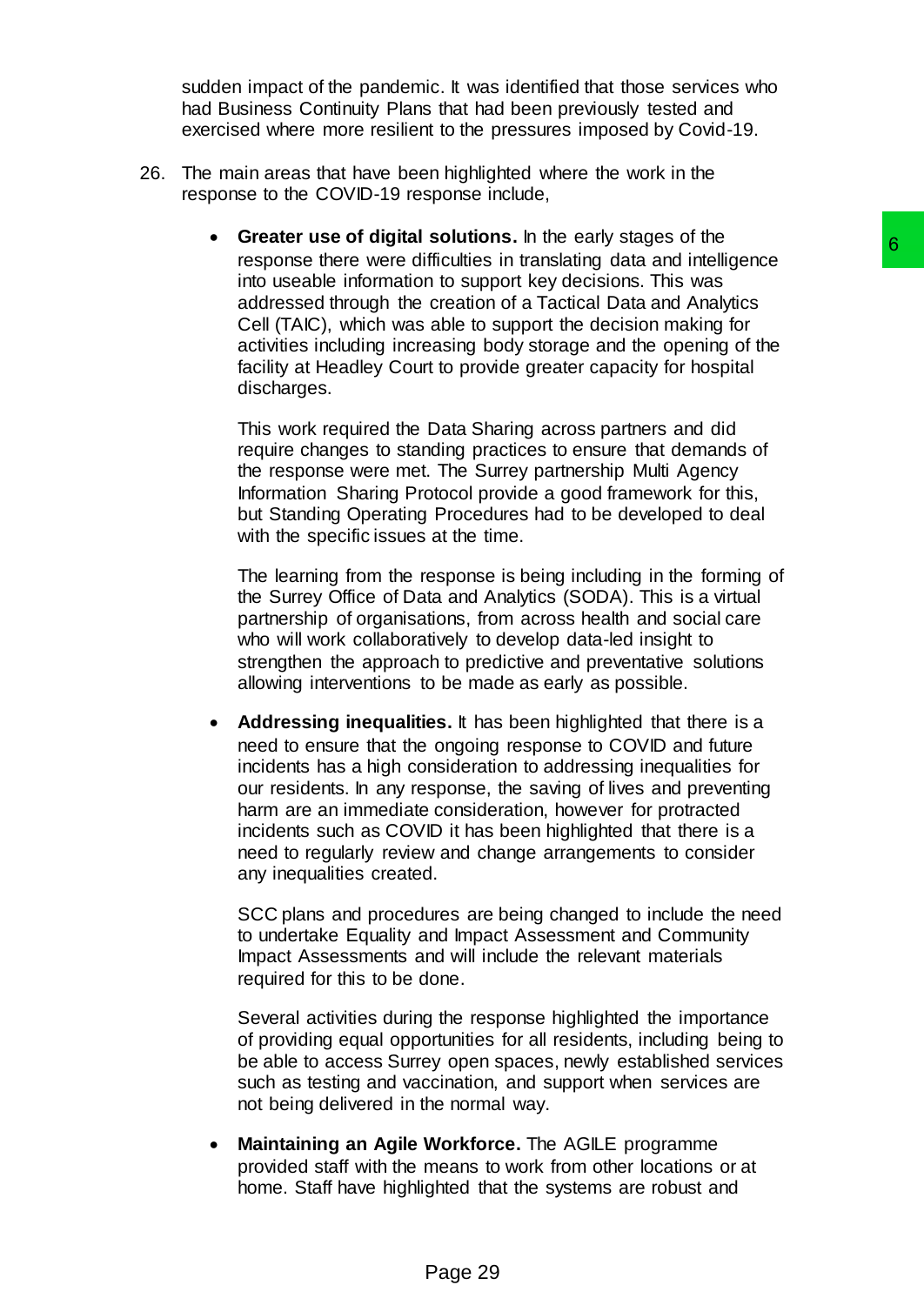were able to cope with a significant increase in remote working during the COVID-19 response.

Staff from across the County Council also showed a high level of flexibility and were redeployed into roles to support the response or worked differently to continue to provide services to residents.

This often meant either long periods of home working or working in sometimes stressful roles, away from their normal line management and support. It was recognised that colleagues new to the Council or where a home situation was less conducive to home working meant that colleagues were adversely affected to a greater degree. Support has been provided and is expected to be needed as we establish not only the new working practices under AGILE working, but also to the new working environments post COVID-19.

### **Financial and value for money implications**

27. The response to the pandemic was supported in large part financially by Government funding, although the indirect impacts of the pandemic have created more fundamental pressures for services across the Council. To ensure that the Council can demonstrate and attract further funding to support these impacts of the pandemic, finance teams within the County Council, district and borough councils, health and those working within the Voluntary, Community and Faith Sector (VCFS) will continue reporting Covid-19 related expenditure and income loss to ensure the pressure is known externally and internally as well as tracking the financial effects of Covid-19 into future years. The financial effects of the changes identified within this report will need to be taken account of in the financial planning of relevant organisations. **6**<br>
in sometimes stresstul roles, aw<br>
management and support. It was both Council or where a home<br>
bence degree. Support has be<br>
needed as we establish not only<br>
reached as we establish not only<br>  $\angle GUL = VU10^{-19}$ .<br>
Financ

## **Equalities and Diversity Implications**

- 28.The associated policies support the planning for the COVID-19 response were assessed as having a potential adverse impact on groups and individuals and as such a Community Impact Assessment was undertaken (CIA) was undertaken at the earliest opportunity and was maintained as the response progressed. The aim being to understand how inequalities would be identified, and consideration given to how they would be reduced. This included how an alternative plans and policies would be needed to lessen this effect and serve to promote equality of opportunity and good relations.
- 29.The CIA was based on the partnership response and considered how information and data would be collected to enable a judgment on the extent of impact on the nine equality categories. (religious belief, political opinion, race, age, gender, disability, marital status, sexual orientation, people with dependants or without).
- 30.The CIA can be found at [Surrey Covid-19 Recovery Community Impact](https://mycouncil.surreycc.gov.uk/documents/s73738/Item%205%20-%20Annex%201%20-%20Surrey%20Covid%2019%20Community%20Impact%20Assessment%20-%20summary%20of%20key%20findings.pdf)  [Assessment \(surreycc.gov.uk\).](https://mycouncil.surreycc.gov.uk/documents/s73738/Item%205%20-%20Annex%201%20-%20Surrey%20Covid%2019%20Community%20Impact%20Assessment%20-%20summary%20of%20key%20findings.pdf)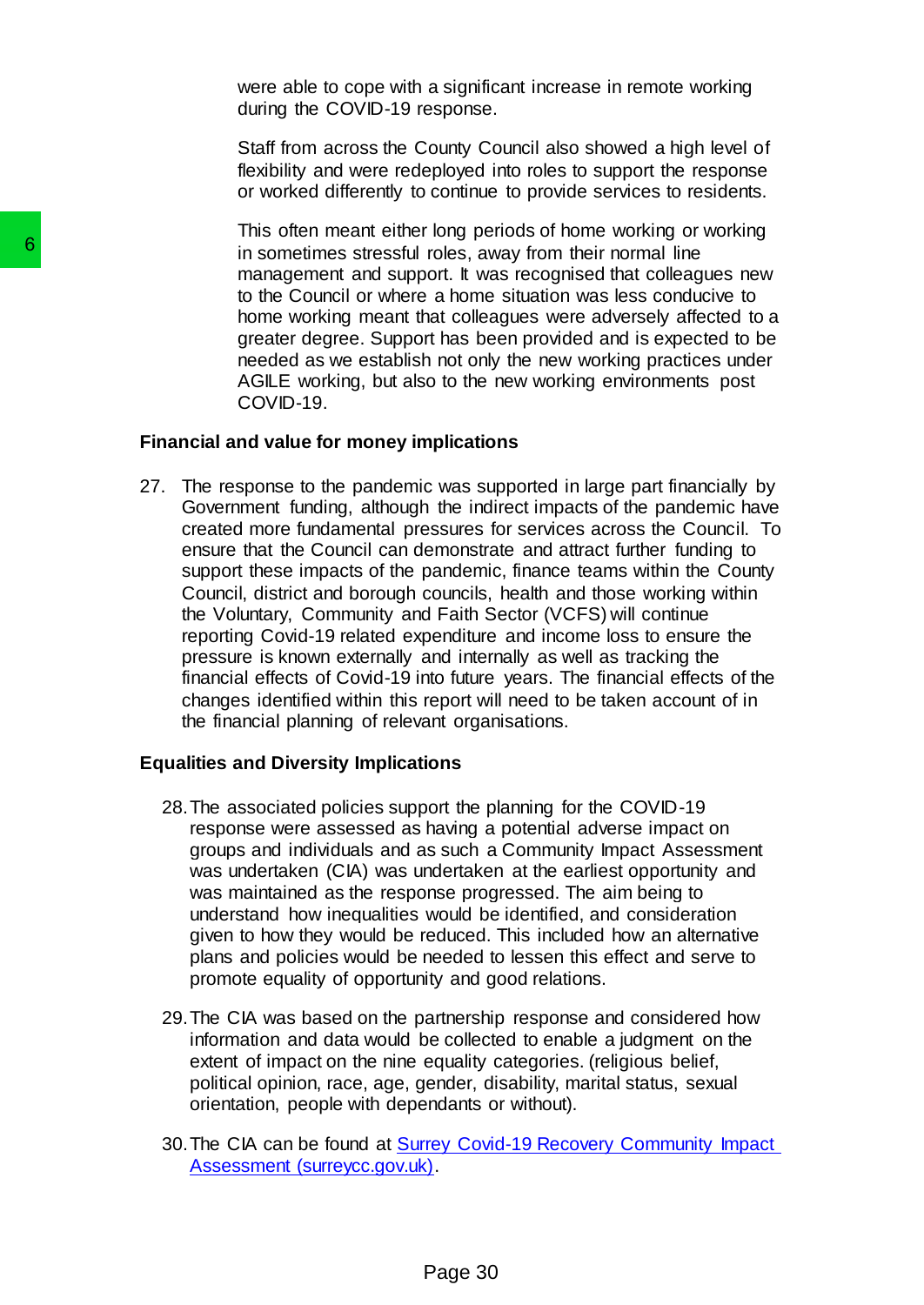- 31. The risk of a Pandemic had been identified as VERY HIGH by both the UK and Surrey Community Risk Registers for some years before the COVID -19 outbreak, meaning that planning had been undertaken for such an event, albeit at the time the main risk was seen from Influenza rather than COVID.
- 32.The risk of a further pandemic will remain as VERY HIGH for the foreseeable future, alongside other the risk of other diseases that are have been reported by the World Health Organisation. <https://www.who.int/emergencies/disease-outbreak-news> ic will remain as VERY HIGH for the effect of other disk of other disk of other disk of other disk of order disk of other disk of other disk of other disk orders of the Council's COVID-19 what the page 30 continued focus o

### **Next steps:**

- 33.The main effort for the current phase of the Council's COVID-19 response is to support the new planning and regulatory requirements to address the Omicron Variant.
- 34.Alongside this work, there is also a continued focus on the following aspects of the response:
- Maintain the capacity to respond to support all residents in Surrey during any further variant or response required due to COVID-19, having a high regard for vulnerable residents and hard to reach communities
- Continue to support the testing, vaccinations and other ongoing work in support of the COVID-19 activities.
- Implement and continue to identify the learning points from the current COVID-19 response to improve the resilience of the SCC services to residents
- Support SCC staff after what has been a challenging period and ensure that issues relating to the health and wellbeing are addressed
- Start the preparation for the UK Covid-19 Inquiry, to be led by the Rt Hon Baroness Heather Hallett DBE
- Maintain the SCC response to other risks and threats in Surrey by working with our partners and supporting our residents

**-------------------------------------------------------------------------------------------------------**

### **Report contact:**

Ian Good- Head of Emergency Management, Surrey County Council

#### **Contact details:**

Telephone – 07968 834593 Email - [ian.good@surreycc.gov.uk](mailto:ian.good@surreycc.gov.uk)

#### **Sources/background papers:**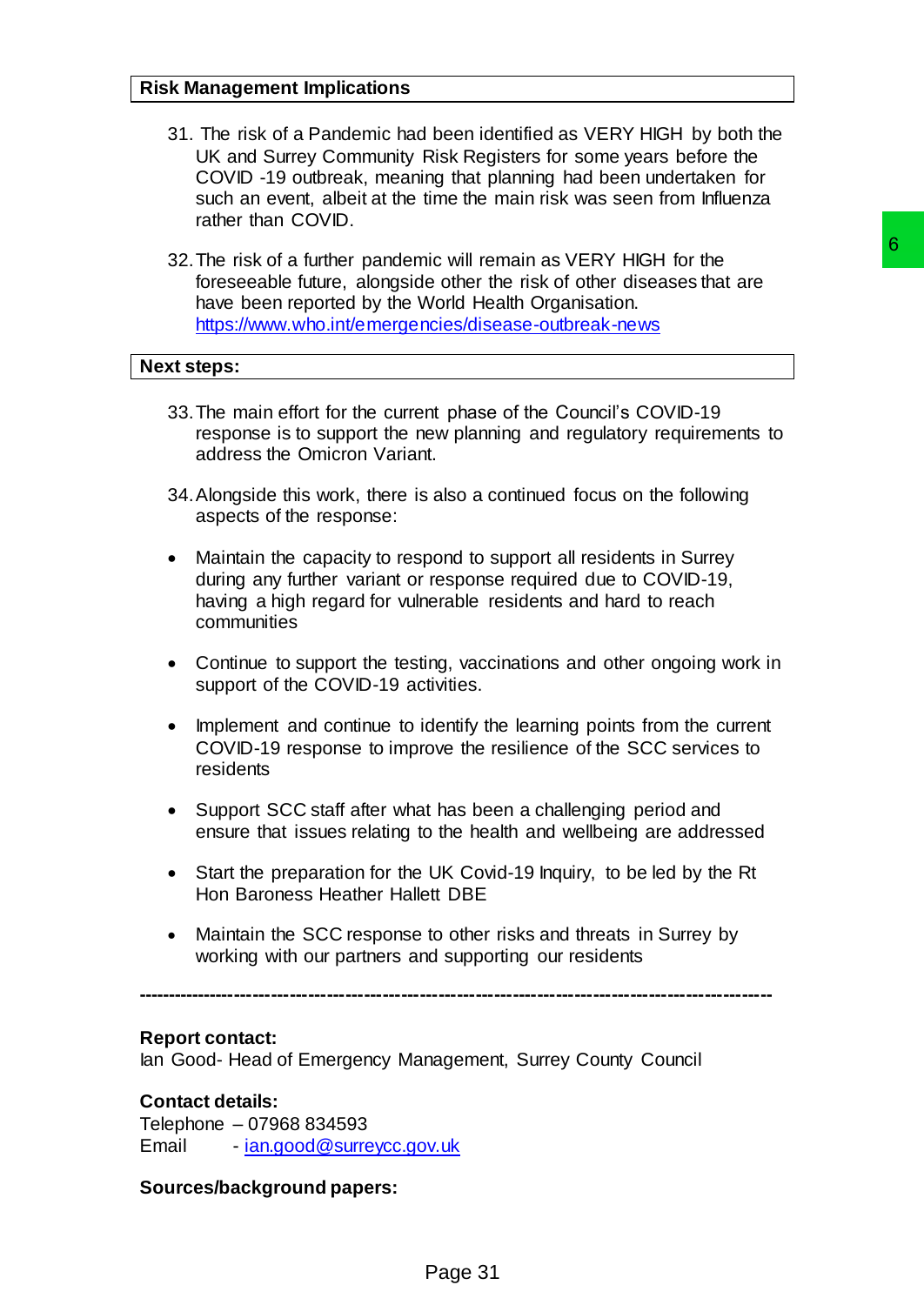Surrey Local Resilience Forum (2021) *Building Forward Better, Sustaining Improved Behaviours, practices and process arising from the COVID-19 pandemic,* Recovery Coordinating Group, July 2021.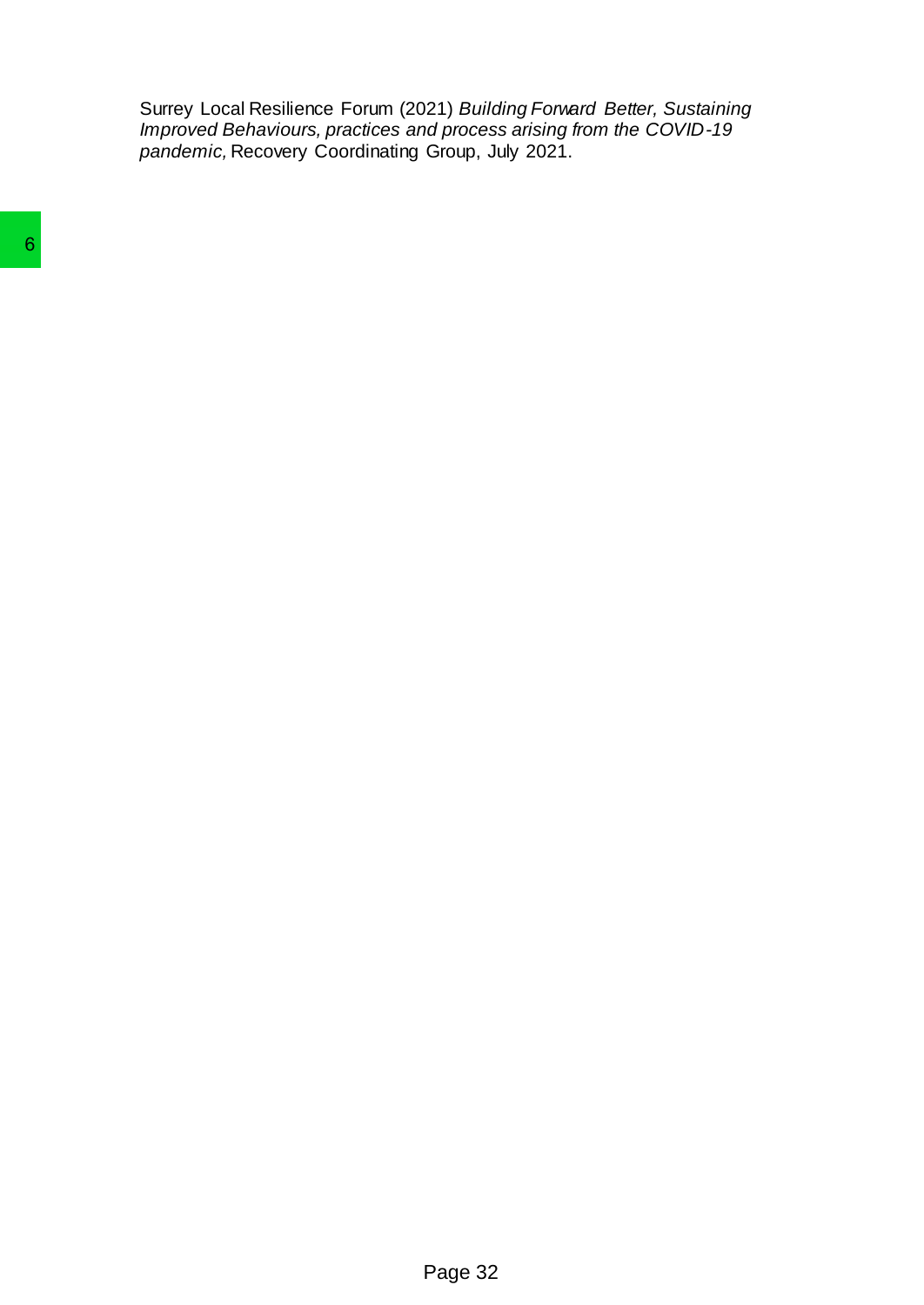# **Appendix 1**

# **Service Prioritisation January 2021**

Group A: Priority services that we won't, at this stage, ask to identify "potential redeployees" (because they are using all resources for priority work and/or arranging redeployments within their teams and from volunteers already)

Adult Social Care LD Autism and Transition

**Adult Social Care Service Delivery** 

**Mental Health** 

**Children's Services** 

**CFLC Commissioning** 

Communications

**Customer Services** 

**Public Health** 

Coroners

Fire & Rescue (e.g. retained firefighters)

**Trading Standards** 

**Emergency Management and Resilience Team** 

**Health and Safety** 

Group B: Priority services that we will ask to think carefully about what parts of their service are most critical, how they will manage with increased sickness, and whether there are any residual "potential redeployees"

IT and Digital

**Land and Assets** 

**Registration & Nationality** 

**Highways** 

Waste

**Education** 

**HROD** 

**Strategic Commissioning** 

**Transformation** 

Libraries

Finance

Procurement

Insight, Analytics and Intelligence

Group C: Services that will be asked to identify as many "potential redeployees" as possible, thinking creatively about what they could also stop or do differently

All other services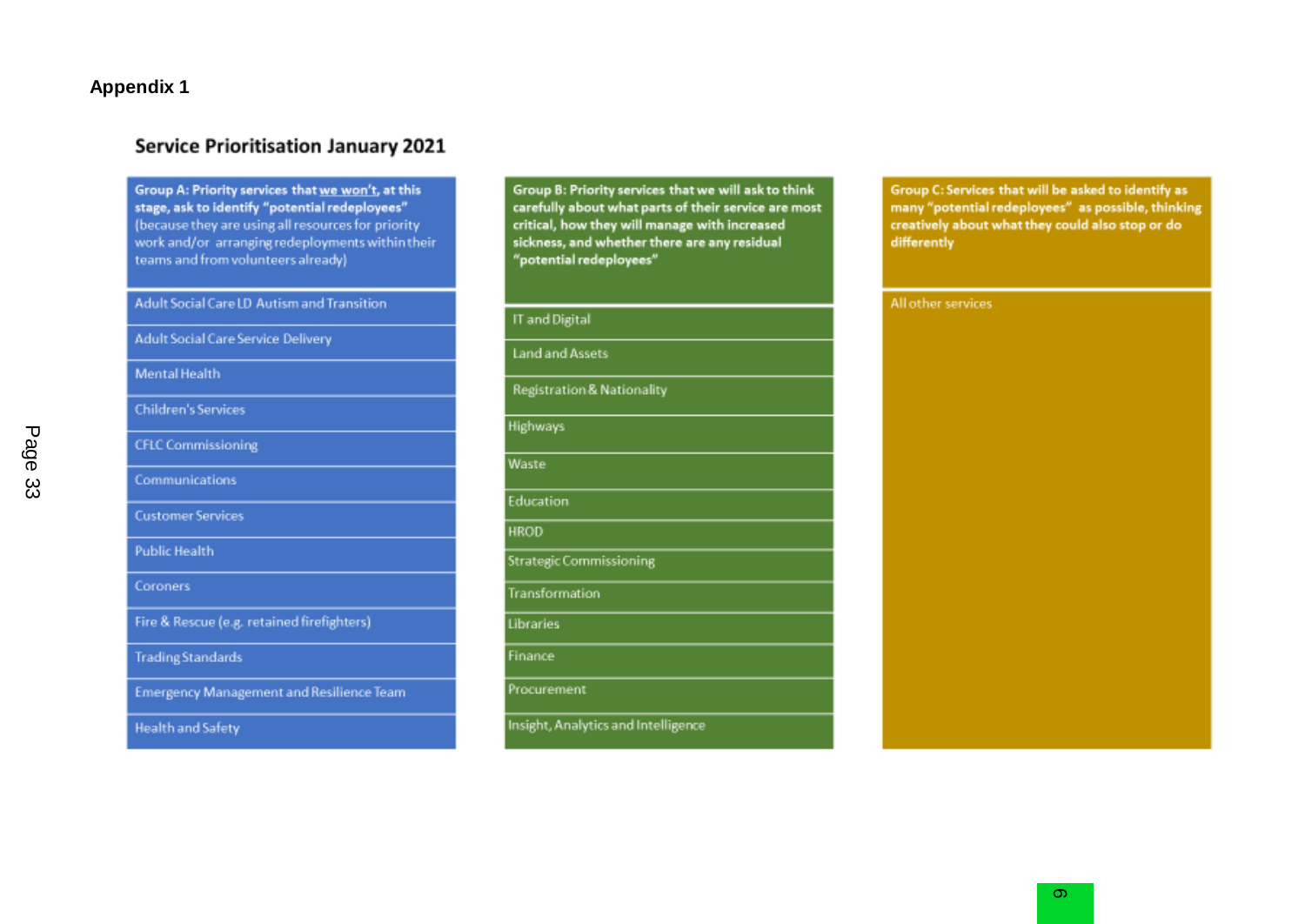- The Council should make best use of the EMRT by raising its profile and strengthening its role within the rest of the organis ation
- There should be greater sharing of knowledge and processes between services in peace time to enable best practice, this should include business continuity plans but is not limited to Appendix 2- Summary of Recommendations from SCC Interim Debriefs<br>
• The Council should make best use of the EMRT by raising its profile and strengthening its role within the rest of the organisation<br>
• There should be grea
	- There is a need for top management support on the importance of business continuity and embedding it within the organisation
	- Consideration should be given to organisation-wide contingency plans and plans that deal with prolonged incidents
	- Dedicated resource within teams to support business continuity within the different directorates
	- Establish governance such as Ops Group as early as reasonably practicable
	- Subject matter expertise is widely sought both internally and externally, subject matter experts should be engaged with at the earliest opportunity
	- Maintaining the relationships established during the crisis on return to business as usual is important
	- The role of the Emergency Management team identified early at the start of the crisis so that its expertise could be utilised
	- Establishing how members could be utilised in a major incident so that public accountability is gained i.e. Council expenditure
	- Exploring how decision making can be empowered at more levels so that not all decisions are required to be made by the CLT. The introduction of Ops Group became key in the response to the major incident, this structure should be considered for future incidents, with the appropriate delegated authority.
	- Embedding subject matter experts from the communications team into the services to provide guidance and advice at the start of a crisis
	- Simplifying national communications which are received, so that demand on contact centres does not become overwhelming
	- Continuing relationships established during the response in business-as-usual times will enable future incidents to be managed appropriately
	- Transferable skills identified in peace time so suitable redeployment can happen at pace in a crisis
	- Sharing redeployment terms and conditions in advance so staff and their substantive managers have a good understanding of expectations.
	- Form a pool of resources whereby individuals are identified and ready to deploy as and when required. This process needs to be established formally within SCC with CLT sign off, the individuals should be clear on skill set, job function, rotas.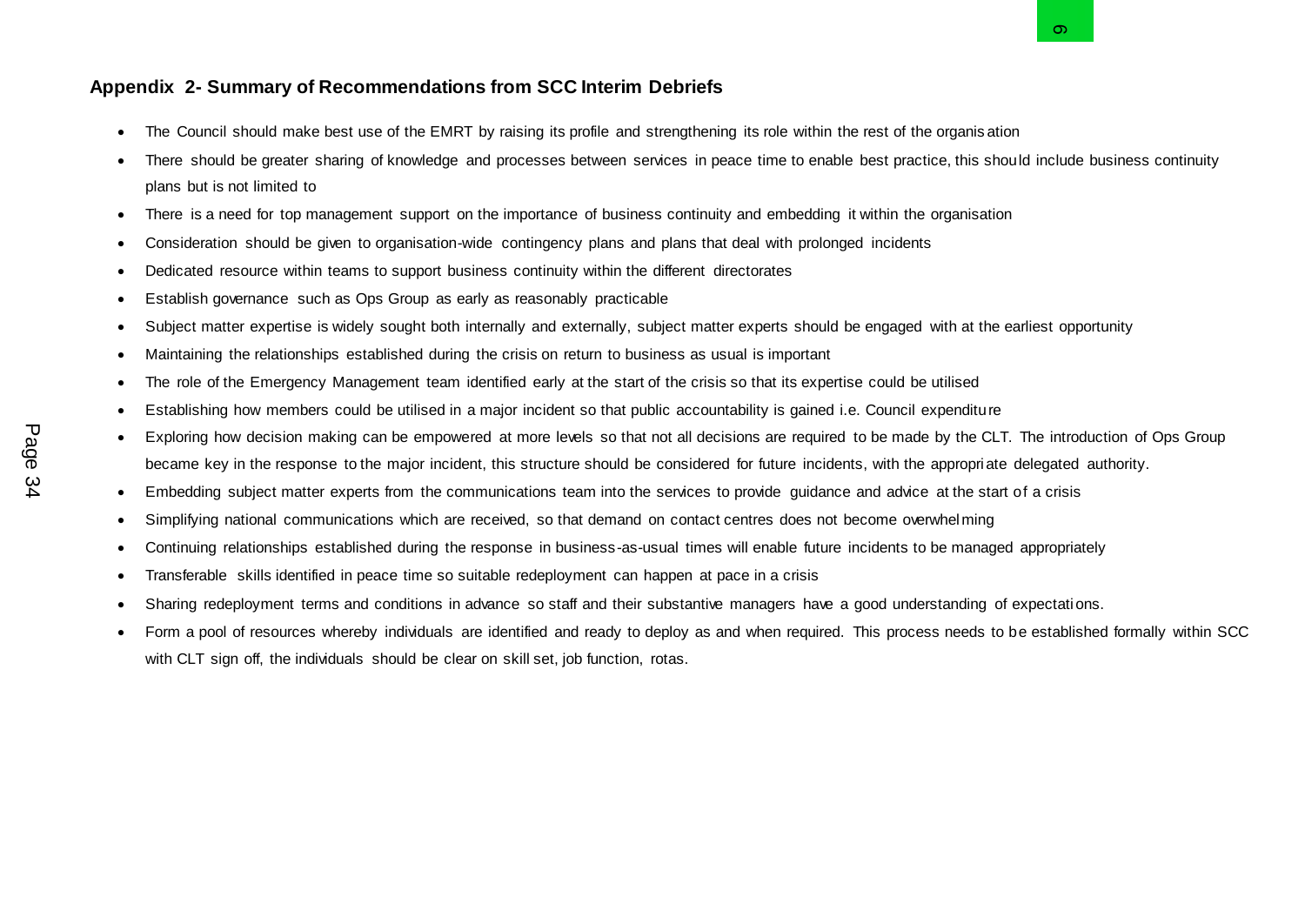# **Appendix 3 – Explanation of LRF, SCG and Civil Contingencies Act 2004.**

# **1. Local Resilience Forum**

**Local resilience forums (LRFs)** are multi-agency partnerships made up of representatives from local public services. The geographical area the forums cover is based on police areas.

The LRFs aim to plan and prepare for localised incidents and catastrophic emergencies. They work to identify potential risks and produce emergency plans to either prevent or mitigate the impact of any incident on their local communities.

There is more information for local resilience forums, including on selfassessment, peer review and improvement, in the role of Local Resilience Forums: a reference document. [\(The\\_role\\_of\\_Local\\_Resilience\\_Forums-](https://assets.publishing.service.gov.uk/government/uploads/system/uploads/attachment_data/file/62277/The_role_of_Local_Resilience_Forums-_A_reference_document_v2_July_2013.pdf) A reference document v2 July 2013.pdf (publishing.service.gov.uk))

The purpose of a **Strategic Co-Ordinating Group (SCG)** is to take overall responsibility for the multi-agency management of an incident and establish a strategic framework within which lower levels of command and co-ordinating groups will work. Its guiding objectives are: for localised incidents and catastrophic<br>potential risks and produce energency<br>perimial risks and produce energency<br>the impact of any inident on their local<br>resilience<br>for the risk of Local Resilience<br> $P_2(0) = (1 - 0.0 \pm 0.$ 

- Protect and preserve life
- Contain the incident: mitigate and minimise its impacts; maintain critical infrastructure and essential services
- Create conditions for recovery: promote restoration and improvement activity in the aftermath of an incident to return to the new normality

It will normally be the role of the police to co-ordinate activity with other organisations and therefore to chair the SCG. The police will usually chair the group where:

- There is an immediate threat to human life
- There is a possibility that the emergency was a result of criminal or terrorist activity
- There are significant public order implications
- In other types of emergency, for example certain health or maritime scenarios, an agency other than the police may initiate and lead the group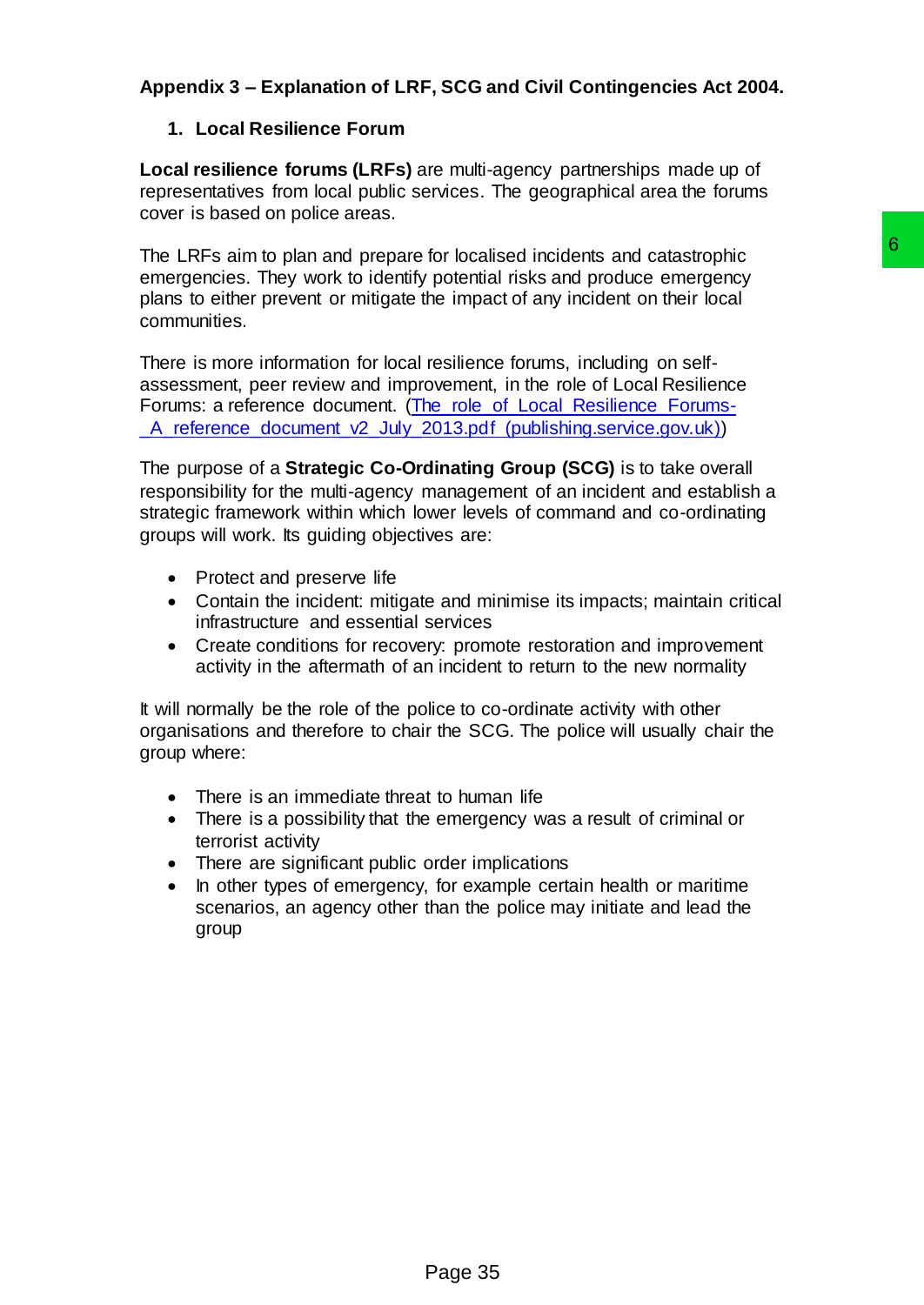#### **2. Major Incident**

The Civil Contingencies Act 2004 gives the definition of the term **Major Incident** as the following: 'An event or situation with a range of serious consequences which requires special arrangements to be implemented by one or more emergency responder agency'.

A Major Incident is beyond the scope of business-as-usual operations, and is likely to involve serious harm, damage, disruption or risk to human life or welfare, essential services, the environment, or national security.

A Major Incident may involve a single-agency response, although it is more likely to require a multi-agency response, which may be in the form of multiagency support to a lead responder.

The severity of the consequences associated with a Major Incident are likely to constrain or complicate the ability of responders to resource and manage the incident, although a Major Incident is unlikely to affect all responders equally.

An officer of any rank from one of the Category 1 responders can declare a Major Incident if they consider the criteria has been met. It may be that what is considered a Major Incident by one of the category 1 responders may not be so to another. Despite this, each of the Category 1 responders will attend with an appropriate response, as outlined in their own organisation's Major Incident procedure manuals. This will apply even if they are likely to be employed in a standby capacity and will not be directly involved in the incident. **6**<br>
Ikely to involve serious harm, danage, disn<br>
welfare, essential services, the environment.<br>
A Major Incident may involve a single-agent<br>
Ikely to require a multi-agency response, w<br>
Ikely to require a multi-agency res

### **3. The Civil Contingencies Act 2004**

The Civil Contingencies Act establishes a legislative framework for civil protection in the United Kingdom. It imposes a clear set of roles and responsibilities on those organisations with a role to play in preparing for and responding to emergencies. Local authorities are a Category 1 responder under the Act, and have a key role to play in respect in discharging their duties in the legislation.

Provisions of the Civil Contingencies Act

The Act, and accompanying Regulations and guidance, delivers a single framework for civil protection in the United Kingdom capable of meeting the challenges of the twenty first century. The Act is separated into two parts: local arrangements for civil protection (Part 1) and emergency powers (Part 2).

Part 1 of the Act, the supporting Regulations and statutory guidance *Emergency Preparedness*, establish a clear set of roles and responsibilities for those involved in emergency preparation and response at the local level. Local responders are divided into two categories, with a different set of duties applying to each.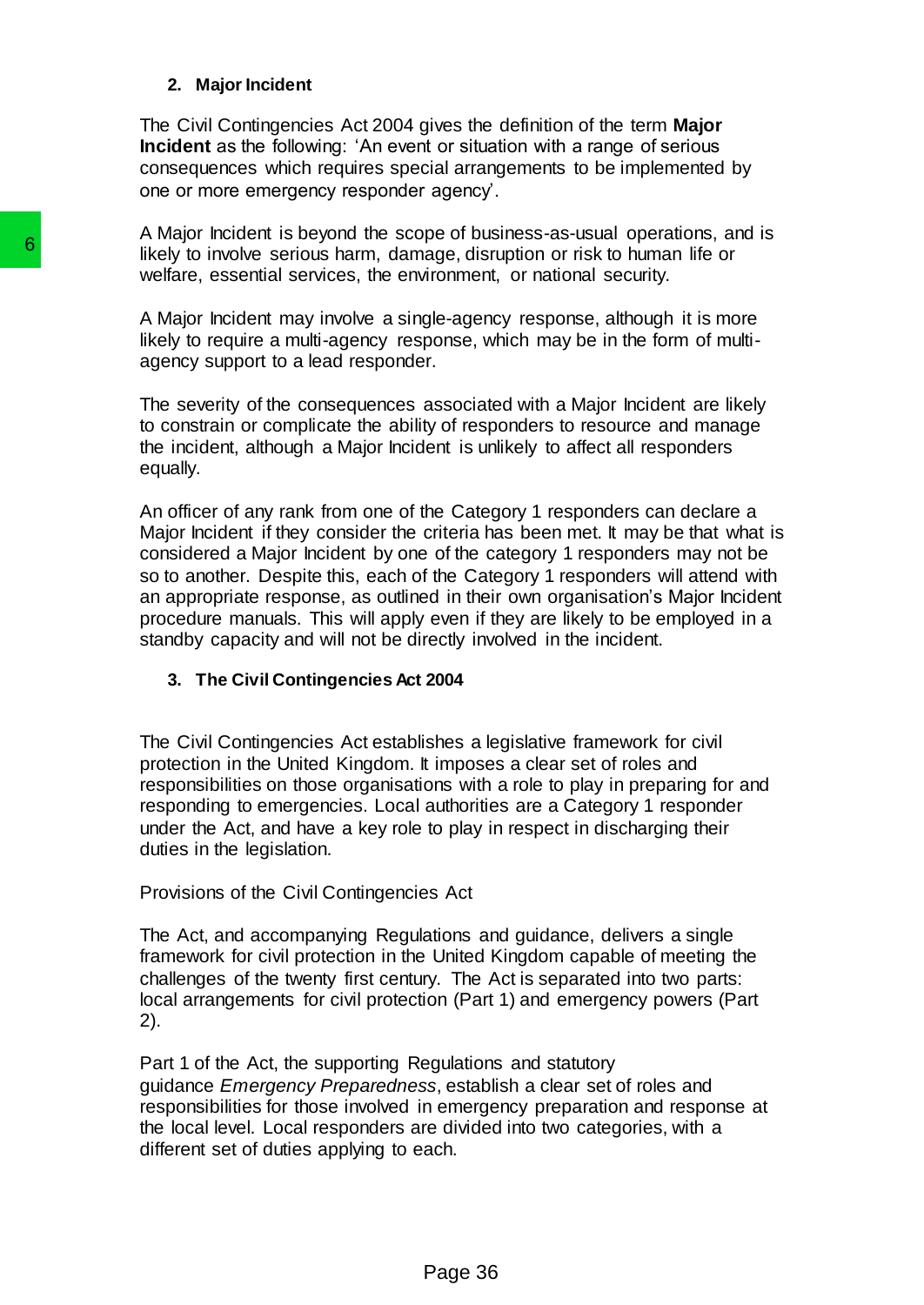Category 1 responders are those organisations at the core of emergency response (e.g. emergency services, local authorities, NHS bodies). Category 1 responders are subject to the full set of civil protection duties. These include:

- assessing the risk of emergencies occurring and use this to inform contingency planning in the form of a [Community Risk Register;](https://www.tameside.gov.uk/emergencyplanning/gmriskregister)
- Put in place emergency plans.
- Create business continuity plans to ensure that they can continue to exercise critical functions in the event of an emergency.
- Make information available to the public about civil protection matters, and maintain arrangements to warn, inform and advise the public in the event of an emergency.
- Share information with other local responders to enhance coordination.
- Co-operate with other local responders to enhance coordination and efficiency.
- Provide advice and assistance to businesses and voluntary organisations about business continuity management (Local Authorities only).

Category 2 responders are required to co-operate and share information with other Category 1 and 2 responders to ensure that they are well integrated within wider emergency planning frameworks and contribute their expertise on risks and essential services in the form of the Local Resilience Forums. is.<br>
Islans to ensure that they can continue to<br>
the event of an emergency.<br>
to the public about civil protection matters,<br>
to the public about civil protection matters,<br>
to warn, inform and advise the public in the<br>
local

The detail of the role of responders and indicators of mandatory and areas of best practice has been provided by the Cabinet Office, Civil Contingencies Secretariat and aims to clarify what is expected of Category 1 and 2 responders in England and Wales in relation to:

- the duties within the Civil Contingencies Act 2004 (CCA)
- the associated Contingency Planning Regulations 2005 (Regulations) and guidance
- the National Resilience Capabilities Programme (NRCP); and
- emergency response and recover

[Expectation\\_and\\_Indicators\\_of\\_Good\\_Practice\\_Set\\_for\\_category\\_1\\_2\\_Resp](https://assets.publishing.service.gov.uk/government/uploads/system/uploads/attachment_data/file/252341/Expectation_and_Indicators_of_Good_Practice_Set_for_category_1_2_Responders.pdf) [onders.pdf \(publishing.service.gov.uk\)](https://assets.publishing.service.gov.uk/government/uploads/system/uploads/attachment_data/file/252341/Expectation_and_Indicators_of_Good_Practice_Set_for_category_1_2_Responders.pdf)

The Military and Voluntary Sector are neither category 1 nor 2 responders but work with the LRF to provide support to residents in a crisis.

The requests for, and deployment of Military resource and personal is covered by the [Joint Doctrine Publication 02: UK Operations: The Defence](https://assets.publishing.service.gov.uk/government/uploads/system/uploads/attachment_data/file/1041953/20211214-JDP_02_web_post_proof_8_.pdf)  Contribution to Resilience [\(Fourth edition\) \(publishing.service.gov.uk\)](https://assets.publishing.service.gov.uk/government/uploads/system/uploads/attachment_data/file/1041953/20211214-JDP_02_web_post_proof_8_.pdf)